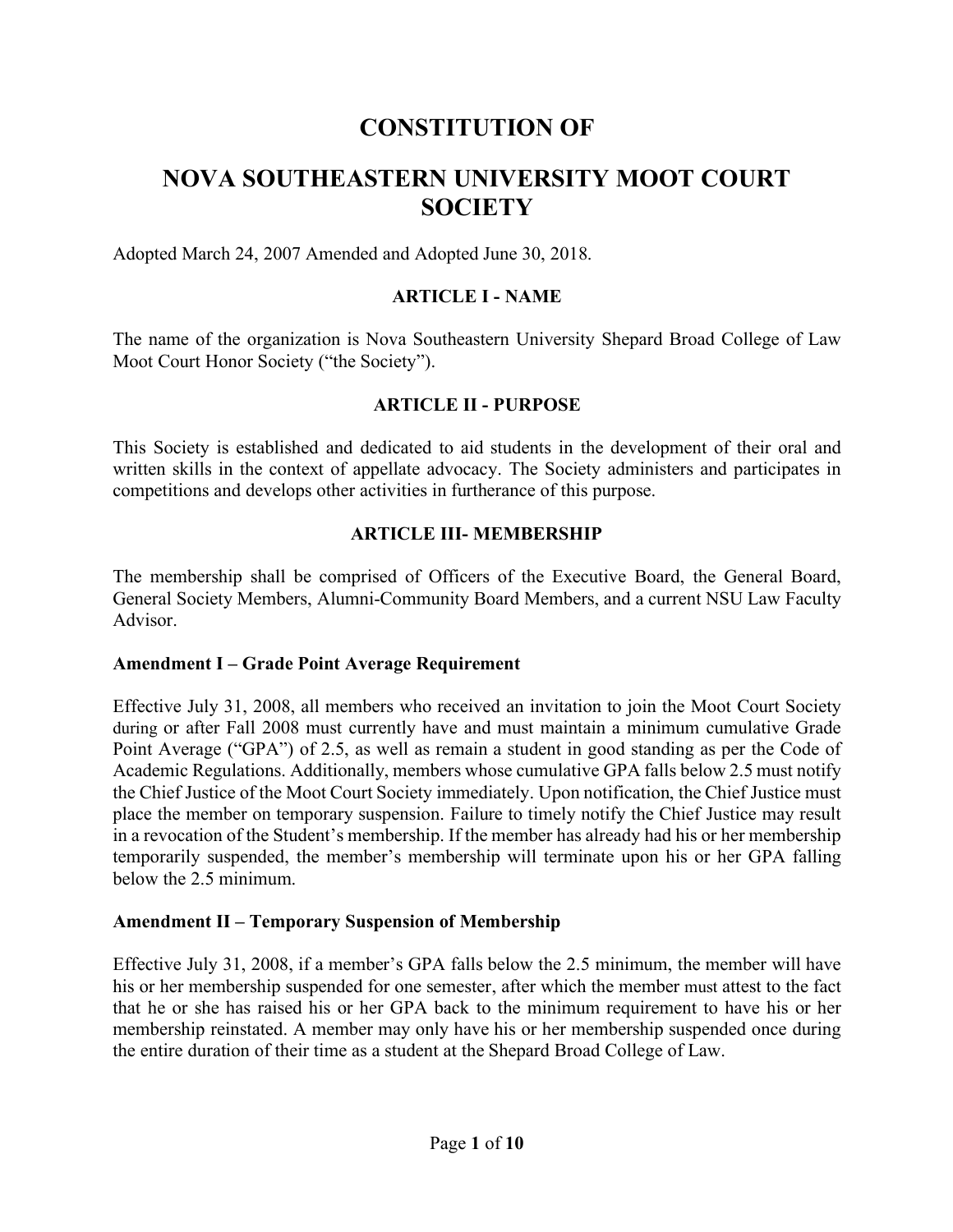#### **Amendment III –Travel Team Tryout Restriction**

Effective August 22, 2011, any member who is contemplating transferring from or otherwise leaving Nova Southeastern University Shepard Broad College of Law at the end of the academic years, is not permitted to try out for a Summer or Fall travel team. Those members who are contemplating a transfer, may, however, try out for a Spring travel team. Any member who tries out for a Summer or Fall team, makes the team, then transfers, will be deemed to have violated the honor code will not be a member in "good standing" for the purposes of any letters of recommendation from the NSU Moot Court Society.

Any member who competed on a specific travel team the year prior, may remain on that team without trying out if the coaches wish for that student to remain on the team. Students who have competed in a prior competition and wish to compete in a different competition must try out again.

#### **Amendment IV – Executive and General Board credit hours**

Effective August 19, 2016, any member of the Executive Board can receive no more than four credit hours for serving on the Executive Board throughout the academic year. Additionally, Executive board members can receive a maximum of two (2) credits per semester and a minimum of zero (0) credits per semester. Members of the General Board will not receive credit for serving on the general board.

### **ARTICLE IV- EXECUTIVE BOARD**

**Section 1. Purpose, Powers, and Duties of the Executive Board**: The Executive Board has the general power to:

(1) control and manage the affairs, funds, and property of the Society;

(2) disperse the Society's monies and dispose of its property in fulfillment of the Society's purpose; and to

(3) delegate authority to committees or individuals and determine compensation, if any, as it deems necessary for the carrying out of the purposes and business of the Society as set forth in this Constitution.

**Section 2. Executive Board**: The Executive Board of the Society shall consist of the Chief Justice, Executive Justice for Competitions, Executive Justice for Teams, and Executive Justice for Academics.

**Section 3. Officers**: The Officers of the Executive Board of the Society shall consist of the Chief Justice, Executive Justice for Competitions, Executive Justice for Teams, and Executive Justice for Academics.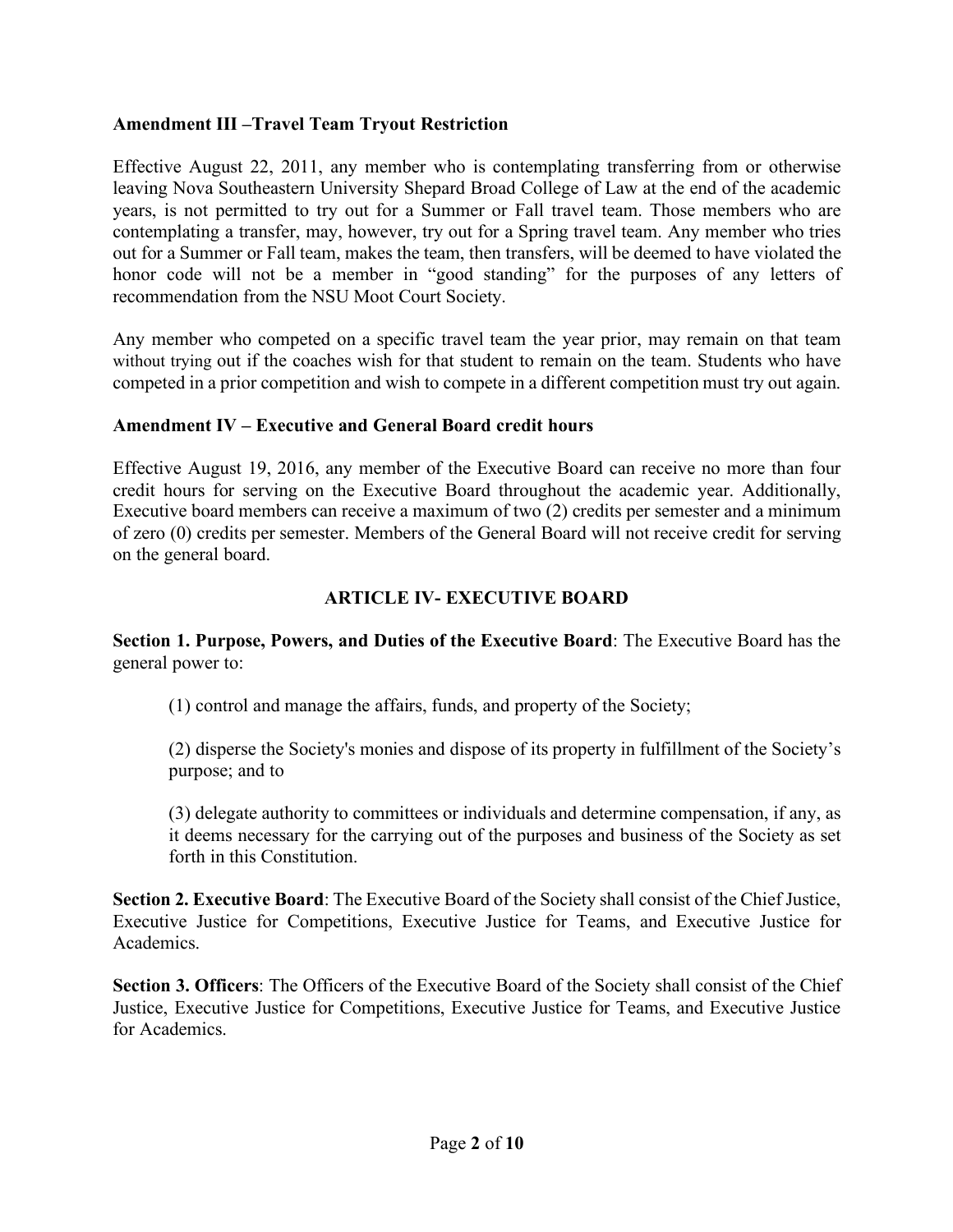**Section 4. Chief Justice**: The Chief Justice is the chief officer of the Society and is ultimately responsible for the supervision of all functions that may affect the Society. The Chief Justice's fundamental purpose is to act as the Board's representative to the students, faculty, administration, and public. In the furtherance of this purpose, the Chief Justice will represent the Society at all official Society activities and any other activity where the Society's presence is reasonably requested.

The Chief Justice shall have the plenary authority:

(1) To coordinate and oversee all activities and all financial expenditures within the Society, and ensure that all officers and committee members are carrying out their duties and fulfilling their responsibilities;

(2) To maintain the power to implement all disciplinary actions set forth by this Constitution and the Society's by-laws;

(3) To conduct all board meetings and general membership meetings. If the Chief Justice is prohibited from otherwise conducting a general or special meeting, the meeting shall be conducted by a designee of the Chief Justice; and

(4) Unless otherwise provided for in the Constitution, to serve as an ex-officio voting member with regard to substantive issues.

**Section 5. Executive Justice for Competitions**: The Executive Justice for Competitions oversees all internal competitions sponsored and administered by the Society.

The Executive Justice for Competitions shall have the authority:

(1) To plan and organize any and all competitions the Society hosts, and have any other additional powers and duties assigned and approved by the Chief Justice;

(2) To supervise all Justices for Competitions and to assist the Justices for Competitions in the planning and organization of all competitions the Society hosts; and

(3) To serve as "Acting" Chief Justice in the event a vacancy arises for any reason, until such vacancy is filled.

**Section 6. The Executive Justice for Teams**: The Executive Justice for Teams oversees the organization and administration of all external competitions that Society Members participate in and collaborates with the Chief Justice regarding all financial expenditures related to external teams.

The Executive Justice for Teams shall have the authority:

(1) To facilitate all activities of any and all external competition teams of the Society, and have any other additional powers and duties assigned and approved by the Chief Justice.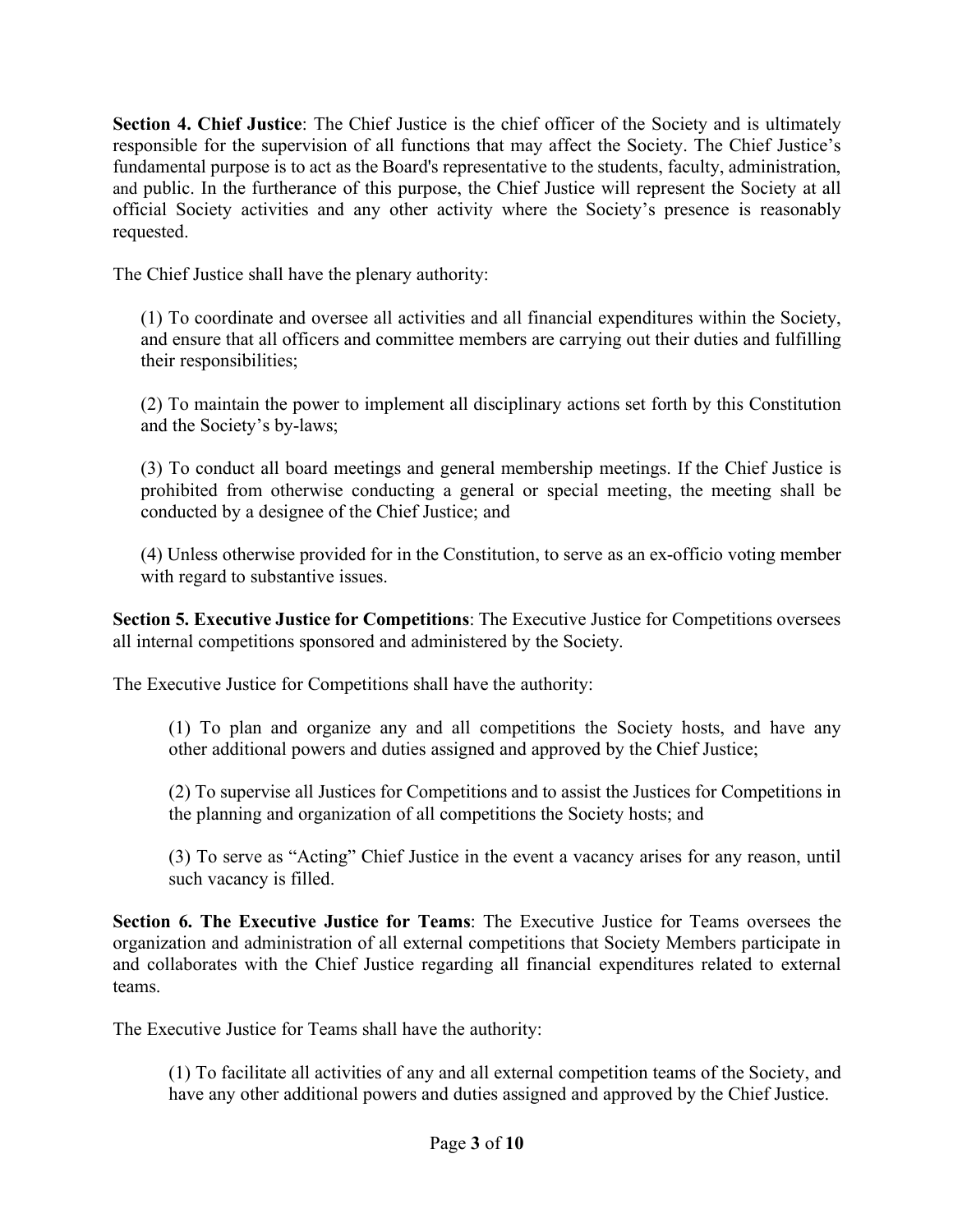(2) To supervise the Justices for Teams and to assist the Justices for Teams in the facilitation of team travel, team practice, and team preparation;

(3) To serve as the liaison between host schools and the team, and is responsible for clarification of any and all applicable competition rules and deadlines; and

(3) To serve as "Acting" Chief Justice in the event a vacancy arises for any reason and the Executive Justice for Competitions is otherwise unable, until such vacancy is filled.

**Section 7. Executive Justice for Academics**: The Executive Justice for Academics oversees and organizes all academic facets of the Society and serves as a liaison between the Society and the Lawyer Skills and Values Department (LSV).

The Executive Justice for Academics shall have authority:

(1) To create all problems used in all competitions administered by the Society, and may consult with the Legal Research & Writing (LRW) Department, the Society's Team Coaches, the Society's Faculty Advisors, and any other expert for the purpose of problem creation;

(2) To give final approval of the topic of a problem, which is only subject to veto by a unanimous vote of the Chief Justice, Executive Justice for Competitions, and Executive Justice for Teams;

(3) To complete any other additional powers and duties assigned and approved by the Chief **Justice** 

(4) To serve as "Acting" Chief Justice in the event a vacancy arises for any reason and the Executive Justice for Competitions and Executive Justice for Teams are otherwise unable until such vacancy is filled.

### **ARTICLE V- GENERAL BOARD**

**Section 1. Purpose, Powers, and Duties of the General Board**: The General Board has the general power to control and manage the responsibilities expressed in Article V, and to delegate authority to committees or individuals as it is deemed necessary for the carrying out of the purpose and business of the Society.

**Section 2. General Board**: The General Board of the Society shall comprise of the Executive Board, as well as Justices for Competitions, Justices for Teams, a Justice for Administration, Justice for Treasury, Justice for Treasury, Justice for Legal Community Relations, and Justice(s) for Research and Problem Development.

**Section 3. Election of General Board**: The positions designated in Article V shall be appointed from within the membership of the Society by a simple majority vote of the Executive Board and shall not serve a term of more than one year without reappointment.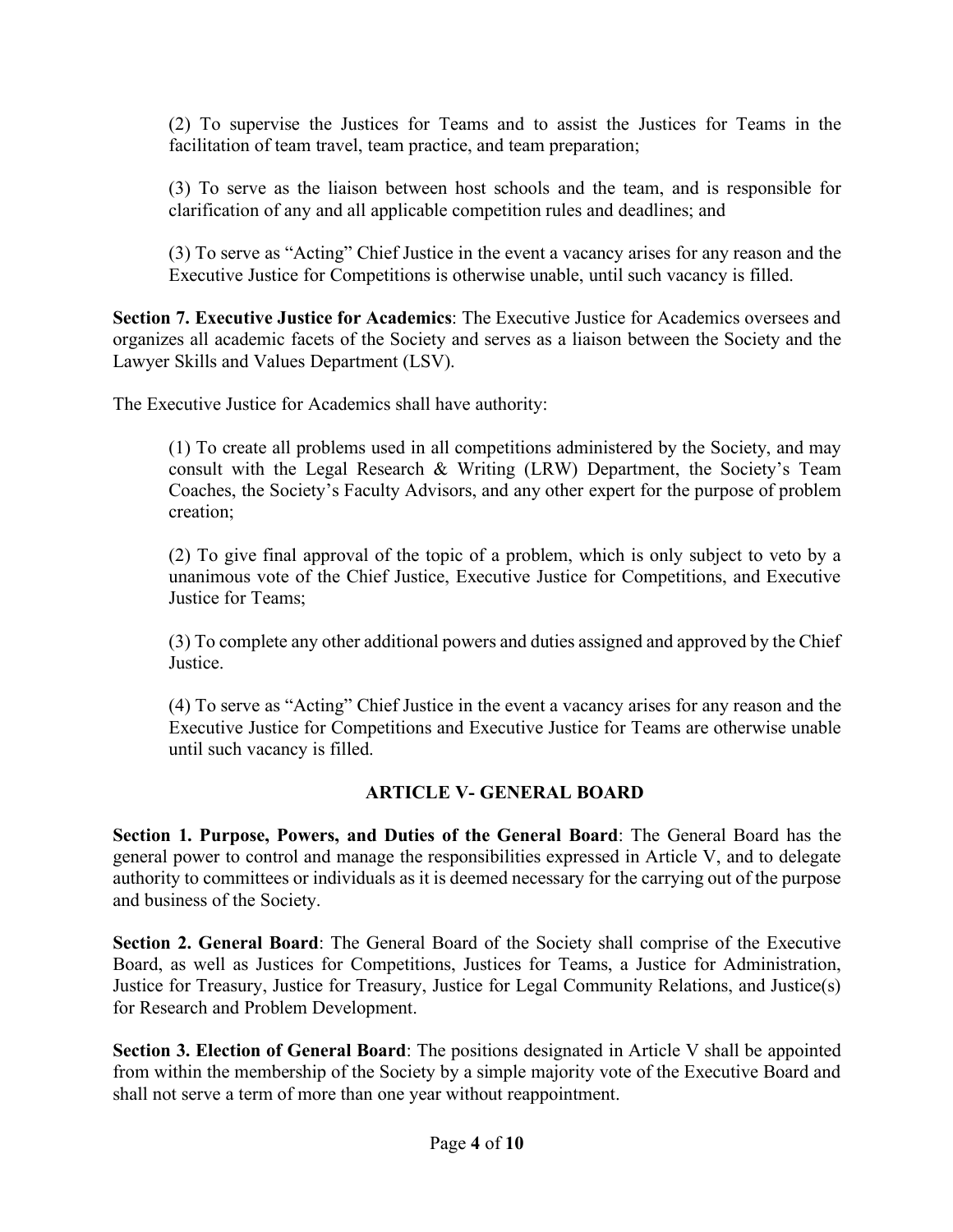**Section 4. Justice for Administration**: Shall act under the supervision of the Chief Justice, and shall have charge of, and responsibility for, all promotional activities the organization undertakes, including, but not limited to, the Society's website and newsletter.

**Section 5. Justice for Treasury**: Shall act under the supervision of the Chief Justice, and shall keep, or cause to be kept, the minutes of all meetings of the Society in one or more books provided for that purpose and shall see that minutes of meetings are distributed promptly to all members of the Executive Board and posted on the Moot Court Bulletin Board. He or she shall see that all notices are duly given in accordance with this constitution and the Society's by-laws. He or she shall have charge of the books, records, and papers of the Society relating to its organization and shall see that all reports, statements, and other documents as may be required are properly kept or filed. Other duties may from time to time be assigned to him or her by the Chief Justice.

**Section 6. Justice for Legal Community Relations**: Shall act under the supervision of the Chief Justice and shall be responsible for developing, coordinating, and promoting community support for the organization.

**Section 7. Justice(s) for Research and Problem Development**: There shall be at least one and no more than three Justices for Research and Problem Development. Justices for Research and Problem Development shall act under the supervisions of the Executive Justice for Academics and are responsible for all research and writing responsibilities delegated to them by the Executive Justice for Academics.

**Section 8. Justices for Competitions**: There shall be at least three and no more than five Justices for Competitions, including a Justice for Competitions (Scoring Division), a Justice for Competitions (Logistics Division), and a Justice for Competitions (Judge Recruitment Division). All Justices for Competitions shall act under the supervision of the Executive Justice for Competitions, and shall have charge of, and responsibility for, planning and coordinating any and all competitions that the Society hosts.

- (1) J**ustice for Competitions (Scoring Division)**: Shall be responsible for overseeing brief scoring, oral scoring, all score calculations, and bailiffs; and shall have the authority to appoint a committee for the purpose of carrying out these duties.
- (2) **Justice for Competitions (Logistics Divisions)**: Shall be responsible for all competition logistics, including, but not limited to, room reservations, competitor and judge placement, and shall serve as liaison between the Society and candidates for Society membership; and shall have the authority to appoint a committee for the purpose of carrying out these duties.
- (3) **Justice for Competitions (Judge Recruitment Division)**: Shall be responsible for recruiting and communicating with attorneys and judges for the purpose of judging oral arguments in all internal competitions; and shall have the authority to appoint a committee for the purpose of carrying out these duties.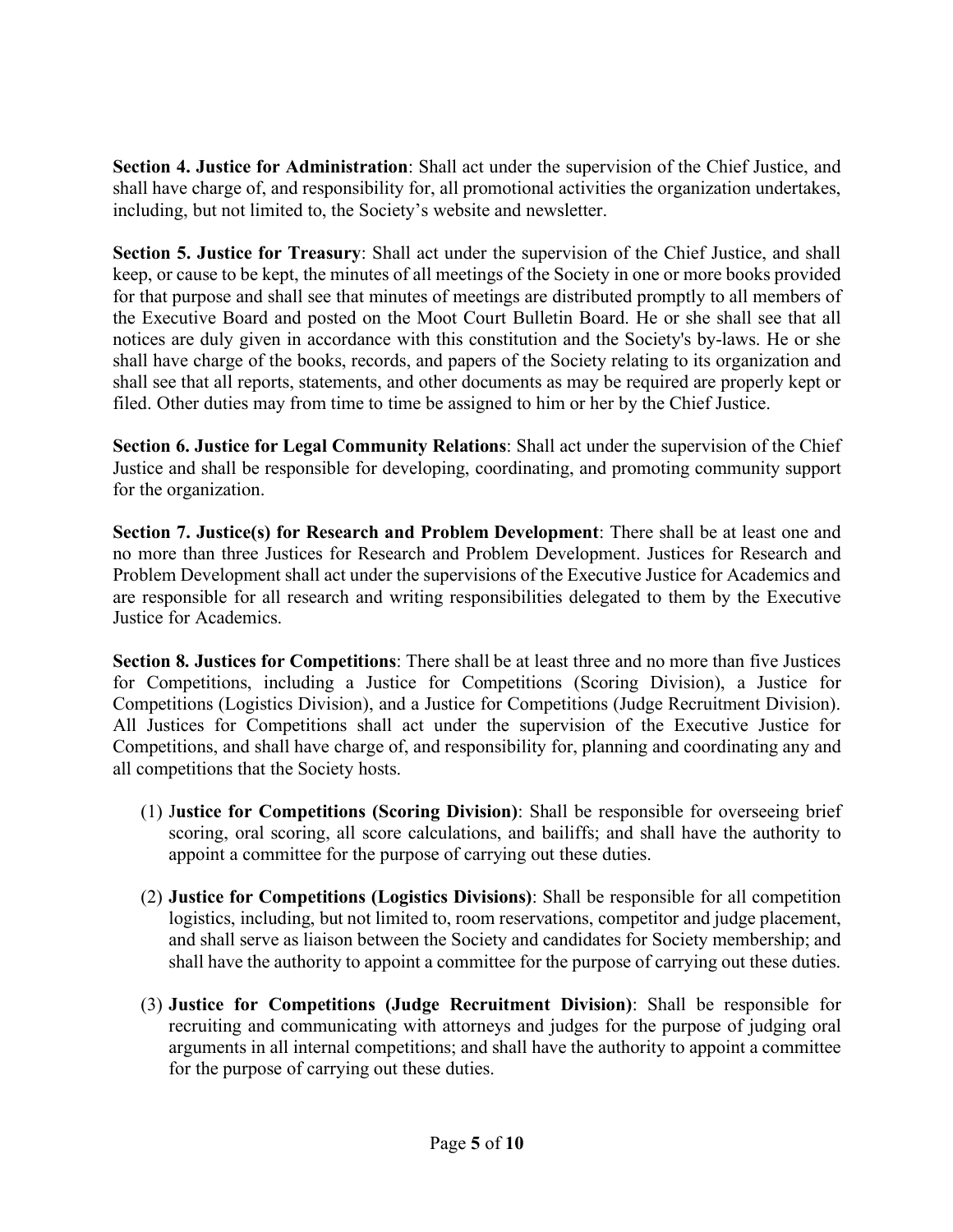**Section 9. Justices for Teams**: There shall be two Justices for Teams, including a Justice for Teams (Team Travel Division) and a Justice for Teams (Team Practice Division). All Justices for Teams shall act under the supervision of the Executive Justice for Teams, and shall have charge of, and responsibility for, planning and coordinating any and all external competition teams of the Society.

- (1) **Justices for Teams (Team Travel Division)**: Shall be responsible for making all travel arrangements for each travel team. The Justice is required to have a valid credit card to make hotel and car reservations/deposits and any charges shall be reimbursed through administration. Justice shall also be responsible for coordinating reimbursements for travel team members through administration; and shall have the authority to appoint a committee for the purpose of carrying out these duties.
- (2) **Justices for Teams (Team Practice Division)**: Shall be responsible for scheduling and coordinating all team practices, including, but not limited to, organizing a sufficient number of practice rounds, soliciting a sufficient number of judges, and the timely mailing of all external competition team briefs; and shall have the authority to appoint a committee for the purpose of carrying out these duties

### **Section 10. Resignation and Removal of General Board Members**:

(1) **Resignation**: Any General Board Member may resign by giving written notice of his or her resignation to the Chief Justice, who will then inform the Executive Board of their resignation.

(2) **Removal**: Any General Board Member may be removed for just cause, at any time, at any Executive Board meeting at which a quorum is present, by a vote of two-thirds of all Executive Board Members then serving in office.

**Section 11. Vacancies**: Vacancies among the Executive Committee, however arising, shall be filled by a simple majority vote of all of the members of the then serving Executive Board.

# **ARTICLE VI - GENERAL MEMBERS**

**Section 1. Purpose, Powers, and Duties**: General Members (Members) shall administer and participate in competitions and develop other activities in furtherance of the Society's purpose.

**Section 2. Number and Positions**: General Membership shall not be limited by any fixed number. Members shall serve on committees as deemed necessary by the Executive Board.

**Section 3. Selection, Maintenance, and Duration of Membership**: Members shall be selected based on any one of the following:

(1) Feinrider Intramural Competition performance;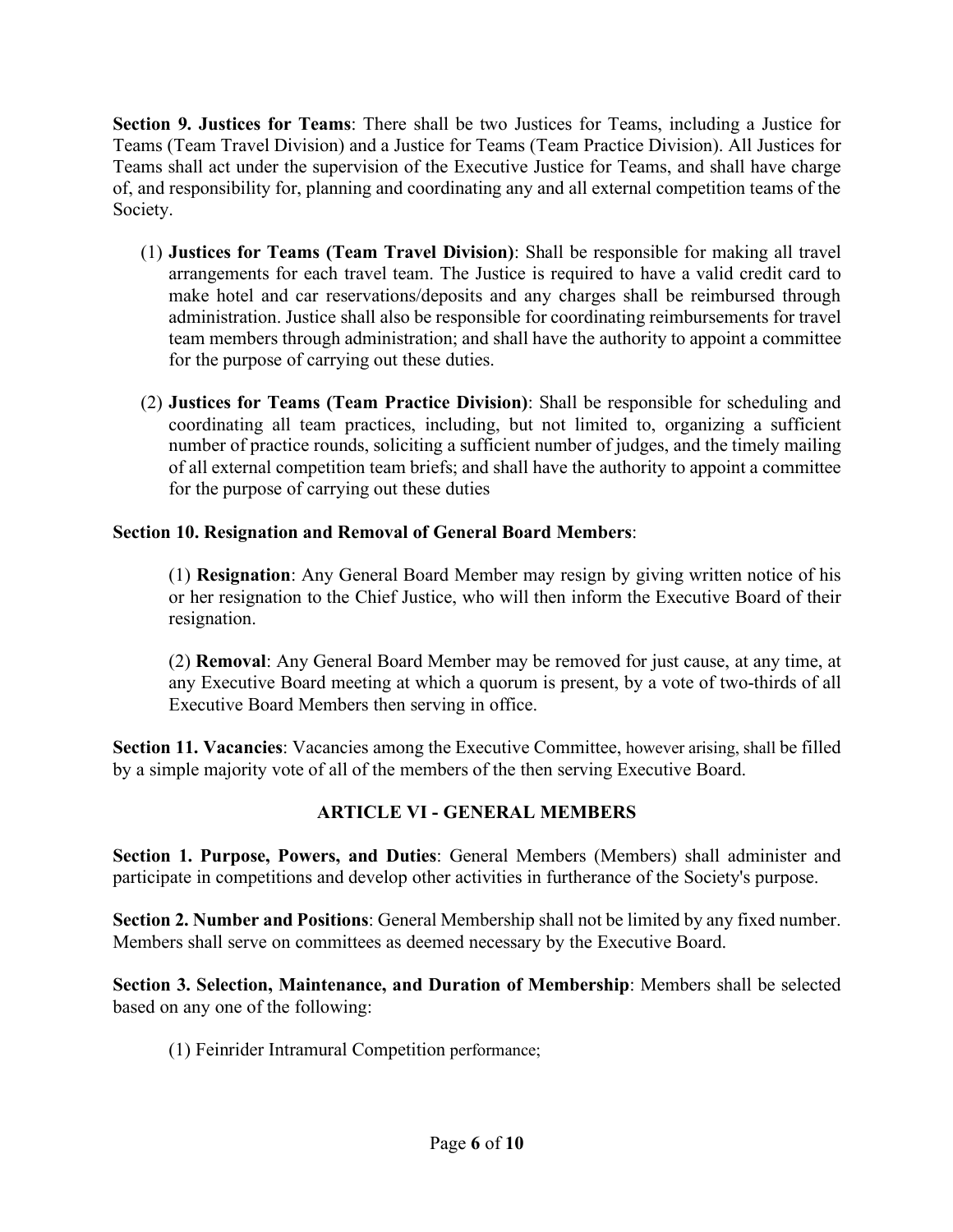(2) a combination of Feinrider Intramural Competition performance and excellence in writing Memorandum of Law; or

(3) any other method deemed appropriate by a simple majority vote of the then sitting Executive Board. Membership duration and maintenance shall be established by the Officers of the Executive Board and shall be set forth in the Society By-laws. Failure to fulfill commitments may result in expulsion from the Society.

**Section 4. Resignation and Removal of General Members:** Any member may resign by giving written notice of his or her resignation to the Chief Justice. Any member may be removed with just cause by a two-thirds vote of all of the Executive Board Members then serving in office. Just cause shall be defined as, but not limited to, failure to fulfill established commitments for each semester, unexcused absence from General Society meetings, and failure to follow through on voluntary commitments. If good cause is shown, reinstatement of membership may occur by a two-thirds vote of all the Executive Board Members then serving in office.

### **ARTICLE VII - MEETINGS**

**Section 1. General Meeting**: The general meetings of the Society shall be held at least once per semester. General meetings may only be called by Executive Board Officers, upon notice of at least seven (7) days.

**Section 2. Executive Board Regular Meeting**: The frequency and dates of regular meetings of the Executive Board shall be fixed by the Executive Officers.

**Section 3. Executive Board Special Meetings**: Special meetings of the Executive Board may be called by the Chief Justice, or other Officers of the Executive Board, or shall be called at the request of any three Executive Board Members.

**Section 4. Executive Board Meetings**: Meetings of the Executive Board may be held at the Moot Court Office, or at any other place within or without the College of Law campus.

**Section 5. Notice of Executive Board Regular and Special Meetings**: The officers shall, upon fixing the frequency and dates of regular meetings of the Board, furnish an initial notice to each Executive Board Member of the time and place of the regular meetings. Such initial notice shall be effective notice for all regular meetings. Written notice of the time and place of special meetings shall be sent to each Executive Board Member, and posted on the Society Bulletin Board in the College of Law not less than three (3) days prior to the date of such meeting, or by telephone not less than one (1) day prior to the date of such meeting.

**Section 6. Waiver of Executive Board Regular and Special Meetings**: Notwithstanding the provisions of any of the foregoing sections, a meeting of the Executive Board may be held at such time or place within or without the law school as the Executive Board shall designate; and any action may be taken thereat, if notice thereof is waived in writing, by every Executive Board Member having the right to vote at the meeting.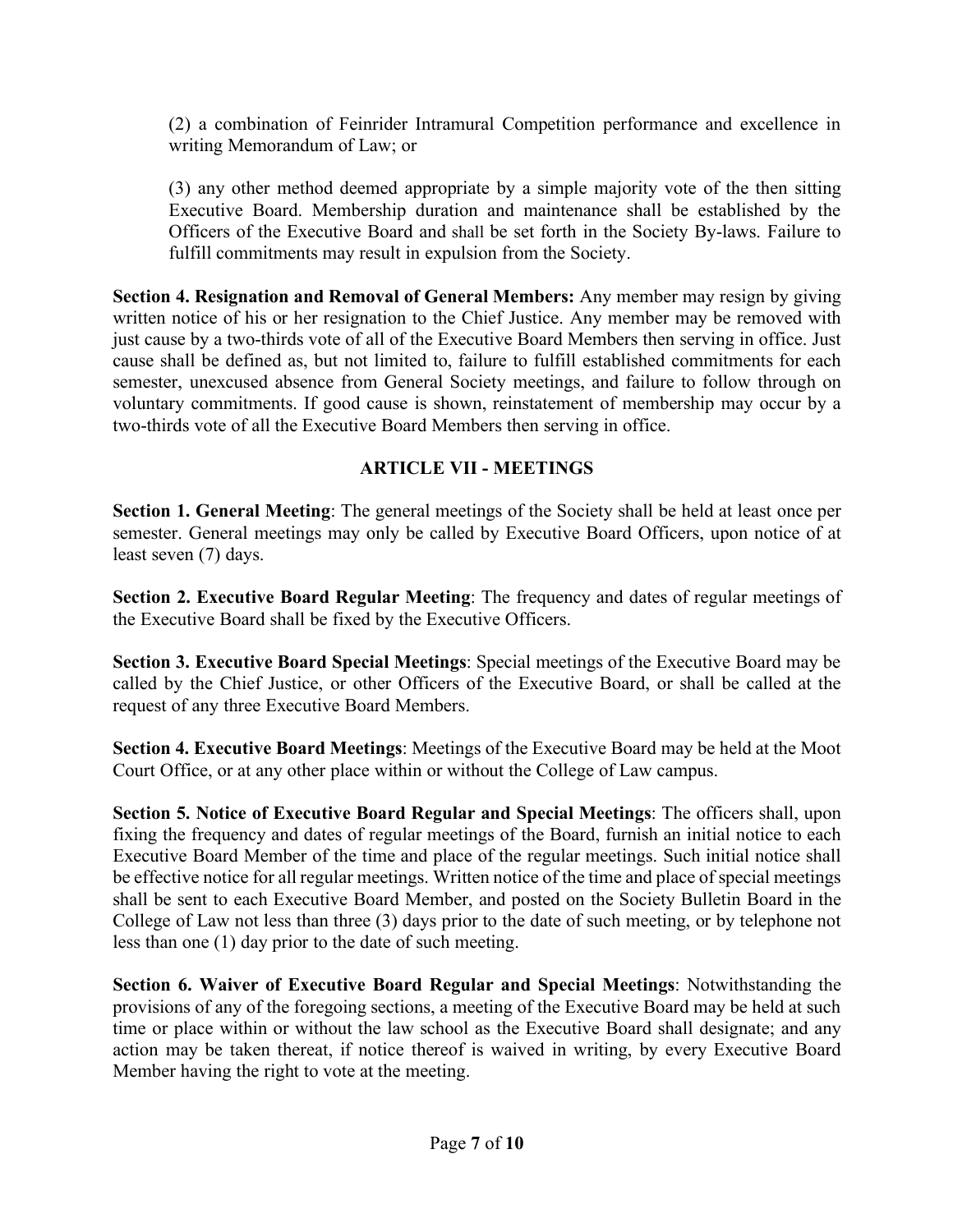**Section 7. Quorum of Executive Board Regular and Special Meetings**: A simple majority of the Executive Board then serving in office shall constitute a quorum for all meetings of the Executive Board. In the absence of a quorum, a simple majority of the Executive Board present may, without giving notice other than announcement at the meeting, adjourn the meeting from time to time until a quorum is obtained. At any such adjourned meeting at which a quorum was not present, any business conducted at that time may be ratified at the next meeting at which a quorum is established.

**Section 8. Voting of the Executive Board Regular and Special Meetings**: At any meeting of the Executive Board, every Executive Board member shall be entitled to one vote, and the act of a simple majority of the Executive Board members present at any meeting at which a quorum is present shall be the act of the Executive Board. The Chief Justice shall serve as the deciding vote in case of a tie. The Officers of the Executive Board may grant absent members the ability to submit a proxy vote, so long as the vote is submitted to an Officer in writing prior to the vote and the vote is cast reflecting the Executive Board member's position on the proposed issue.

**Section 9. Notice of Meetings of the General Members:** Written notice of the time and place of the meeting of the General Members shall be sent to each member, and shall be posted on the Moot Court Bulletin Board in the College of Law at least seven (7) days prior to the date of such meeting.

### **ARTICLE VIII- DISCIPLINE**

**Section 1: Disciplinary Power**: The administration of all disciplinary action will lie within the discretion of the Officers of the Executive Board. The Executive Board shall only operate in oversight of the disciplinary process as expressed in this Article.

### **Section 2: Disciplinary Action**:

(1) **Issuance of Strikes**: Strikes shall be issued by a majority vote of the Officers of the Executive Board. Failure to attend any or all of any Competition hosted by the Society, without prior written approval by the Chief Justice, shall result in an automatic issuance of three strikes, which would result in the member being expelled from the Society.

(2) **Expulsion**: A member may be expelled from the Society for just cause by a vote of two- thirds majority vote of the then sitting Executive Board.

(3) **Honor Code Violation**: The Board reserves the right to report students found in violation of the Nova Southeastern University Student Handbook or expelled from the Society to the Nova Southeastern University Honor Board.

(4) **Appeal of Executive Board Decision**: Every current student at the Shepard Broad College of Law is permitted to appeal final decision(s) made by the existing Executive Board. A student may appeal an Executive Board decision in only the manner listed herein:

a) The student must provide the entire Executive Board with an email, detailing the: (a) Decision; (b) Date of decision; (c) All parties directly involved; (d) A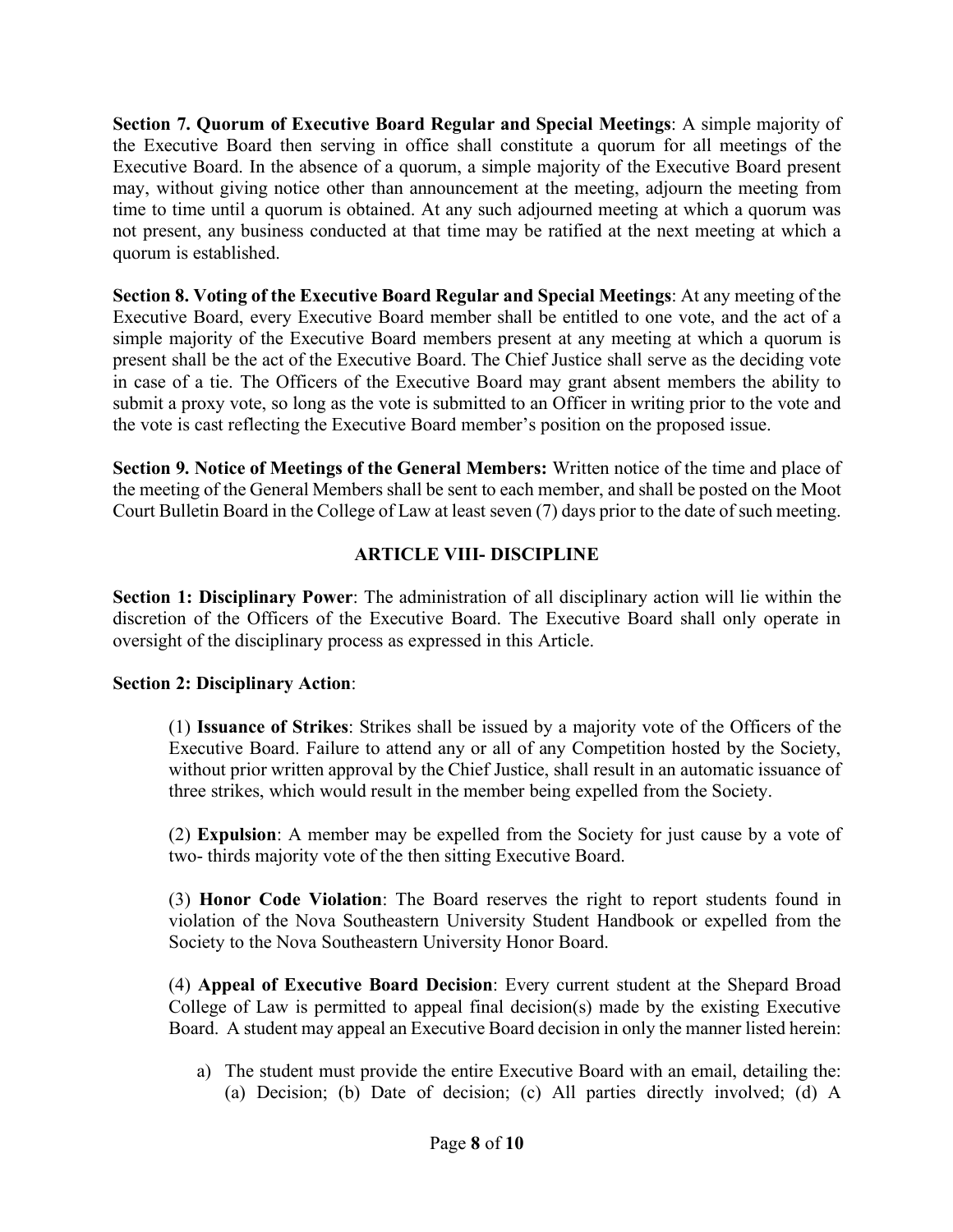memorandum detailing why the student feels the decision was in error; and (e) Any documentation to support the aforesaid;

- b) The Executive Board shall have seven (7) business days from the date of receipt of the email to review it, along with the documentation therein, and to issue a response, signed by the current or acting Chief Justice, to the student;
- c) Upon receipt of the Executive Board's response, if the student is unsatisfied with said response, the student may then transfer the appeal, including the Executive Board's response to the current Faculty Advisor for the Society, in email form;
- d) The current Faculty Advisor shall have fifteen (15) business days from the date of receipt to reply to the student's appeal. The Faculty Advisor is permitted to meet with the Executive Board, the student, or any combination of the two in order to make a decision;
- e) The Faculty Advisor may: (a) Affirm the Executive Board's decision; (b) Reverse the Executive Board's decision; or (c) Remand the issue for further consideration by the Executive Board, consistent with the findings and/or interpretation of the Faculty Advisor;
- f) All decisions made after the above appeals process has been exhausted are final.

## **ARTICLE IX - ALUMNI-COMMUNITY BOARD**

**Section 1. Purposes, Powers, and Duties**: The Alumni-Community Board is established for the purpose of developing, promoting, and supporting the goals of the organization by rendering advisory opinions, participating in organizational activities, and providing financial assistance.

**Section 2. Number and Positions**: The number of the Alumni-Community Board shall be fixed at twelve (12). The Executive Board shall define specific roles and titles for each Alumni-Community Board member serving on the Alumni-Community Board.

**Section 3. Selection and Terms of Membership**: The Alumni-Community Board members shall be appointed by a simple majority vote of the Executive Board then serving in office for a term of three (3) years staggered. The Alumni-Community Board Members shall be appointed by June 1 of each year.

**Section 4. Resignation and Removal**: Any Alumni-Community Board member may resign by giving written notice of his or her resignation to the Chief Justice. Such resignation shall take effect at the time specified in such notice, and the acceptance of such resignation shall not be necessary to make it effective. Any Alumni-Community Board member may be removed with just cause by a two-thirds vote of all Executive Board Members then serving in office, or by a two-thirds vote of all Alumni-Community Board members then serving in office.